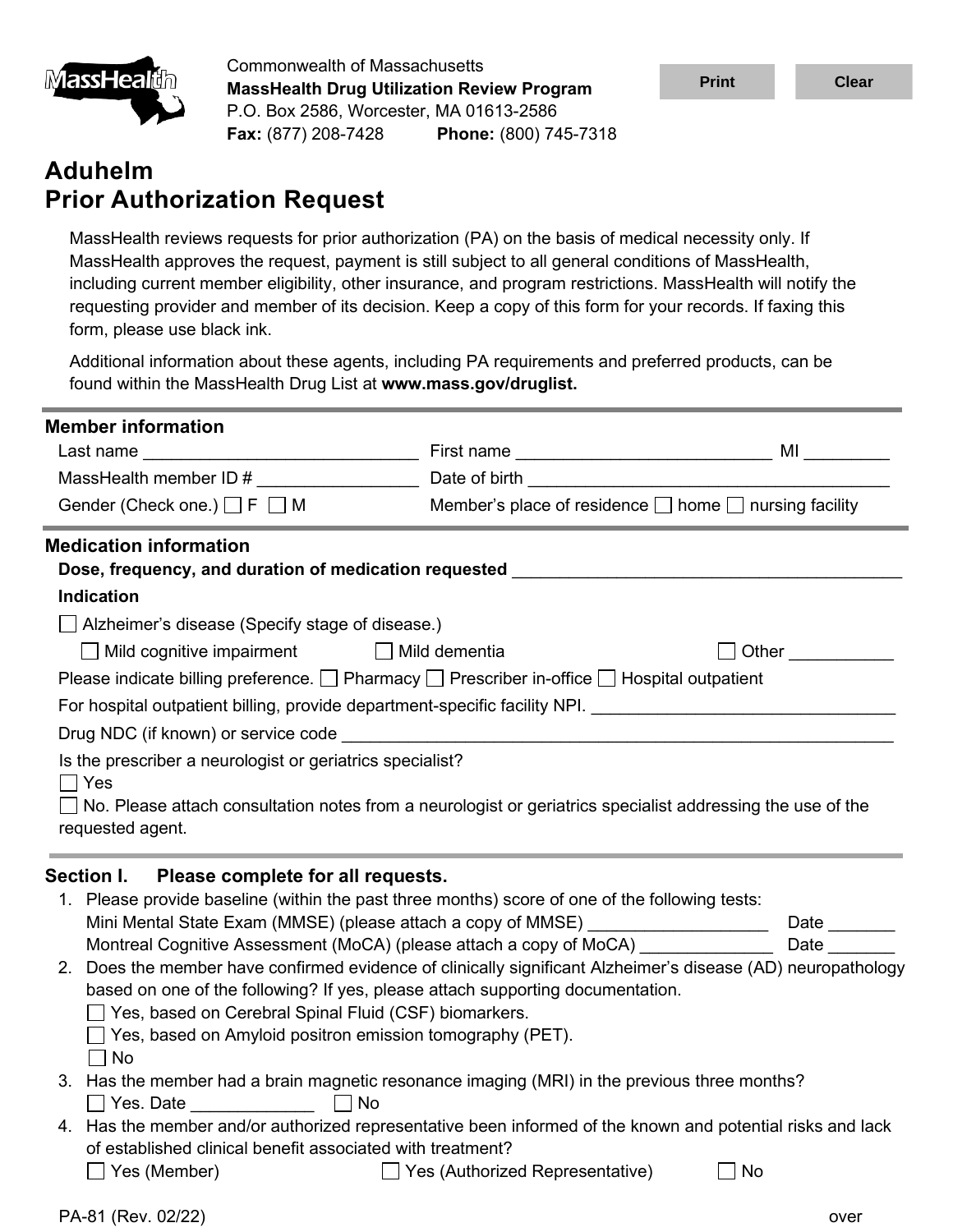|    | 5. Does the member have any of the following neurologic conditions?                                            |                         |                                         |    |
|----|----------------------------------------------------------------------------------------------------------------|-------------------------|-----------------------------------------|----|
|    | Probable dementia with Lewy bodies by consensus criteria                                                       |                         | Yes                                     | No |
|    | Suspected frontotemporal degeneration                                                                          |                         | Yes                                     | No |
|    | Dementia in down syndrome                                                                                      |                         | Yes                                     | No |
|    | 6. Does the member have significant cerebrovascular disease as established by brain MRI showing any of the     |                         |                                         |    |
|    | following? (Check all that apply.)                                                                             |                         |                                         |    |
|    | Yes                                                                                                            |                         |                                         |    |
|    | Acute or sub-acute hemorrhage                                                                                  |                         |                                         |    |
|    | Prior macro-hemorrhage or prior                                                                                | <b>Cortical infarct</b> |                                         |    |
|    | subarachnoid hemorrhage (unless                                                                                | Lacunar infarct         |                                         |    |
|    | finding is not due to an underlying                                                                            |                         | Please provide number.                  |    |
|    | structural or vascular hemorrhage)                                                                             | Superficial siderosis   |                                         |    |
|    | Microhemorrhages                                                                                               |                         | History of diffuse white matter disease |    |
|    | Please provide number. ____                                                                                    |                         |                                         |    |
|    | No                                                                                                             |                         |                                         |    |
| 7. | Does the member have any of the following cardiovascular conditions?                                           |                         |                                         |    |
|    | Uncontrolled hypertension                                                                                      |                         | Yes                                     | No |
|    | Coronary artery disease (including unstable angina and myocardial infarction)                                  |                         | Yes                                     | No |
|    | <b>Heart failure</b>                                                                                           |                         | Yes                                     | No |
|    | Arrhythmia                                                                                                     |                         | Yes                                     | No |
|    | Clinically significant carotid atherosclerosis and/or peripheral arterial disease                              |                         | Yes                                     | No |
|    | History of stroke (within the past year)                                                                       |                         | Yes. Date                               | No |
|    | History of transient ischemic attack (within the past year)                                                    |                         | Yes. Date                               | No |
|    | History of unexplained loss of consciousness (within the past year)                                            |                         | Yes. Date                               | No |
|    | Coagulopathy                                                                                                   |                         | Yes                                     | No |
|    | Requirement for therapeutic anticoagulation and/or dual antiplatelet therapy                                   |                         |                                         |    |
|    | (not including aspirin $\leq$ 325 mg/day as monotherapy)                                                       |                         | Yes                                     | No |
|    | 8. Please indicate if the member has any of the following chronic medical conditions (Check all that apply and |                         |                                         |    |
|    | please describe.):                                                                                             |                         |                                         |    |
|    | Liver disease:                                                                                                 | Mood disorder:          |                                         |    |
|    | Pulmonary disease:                                                                                             | Anxiety disorder:       |                                         |    |
|    | Autoimmune disease requiring chronic                                                                           |                         | Psychosis: <b>Example 2019</b>          |    |
|    | immunosuppression: ____________________                                                                        |                         | Other clinically significant condition: |    |
|    | Malignant neoplasm: National Section of the Malignant neoplasm:                                                |                         |                                         |    |
|    | Active chronic infection (HIV, HCV): ______                                                                    |                         |                                         |    |
|    | Diabetes mellitus: _______________________                                                                     |                         |                                         |    |
|    |                                                                                                                |                         |                                         |    |
|    | If the member has any of the above, is the condition(s) controlled?                                            |                         |                                         |    |
|    |                                                                                                                |                         |                                         |    |
|    |                                                                                                                |                         |                                         |    |
|    |                                                                                                                |                         |                                         |    |
|    | <b>Section II.</b><br>Please complete for recertification requests.                                            |                         |                                         |    |
|    |                                                                                                                |                         |                                         |    |
|    | 1. Has the member had follow-up MRIs conducted at the following timeframes? (Check all that apply.)<br>Yes     |                         |                                         |    |
|    |                                                                                                                |                         |                                         |    |
|    | Week 14 (after 4 <sup>th</sup> infusion, prior to first 6 mg/kg dose). Date of MRI                             |                         |                                         |    |
|    |                                                                                                                |                         |                                         |    |
|    |                                                                                                                |                         |                                         |    |
|    |                                                                                                                |                         |                                         |    |

| $\Box$ Every six months thereafter. Most recent date of MRI |
|-------------------------------------------------------------|
|                                                             |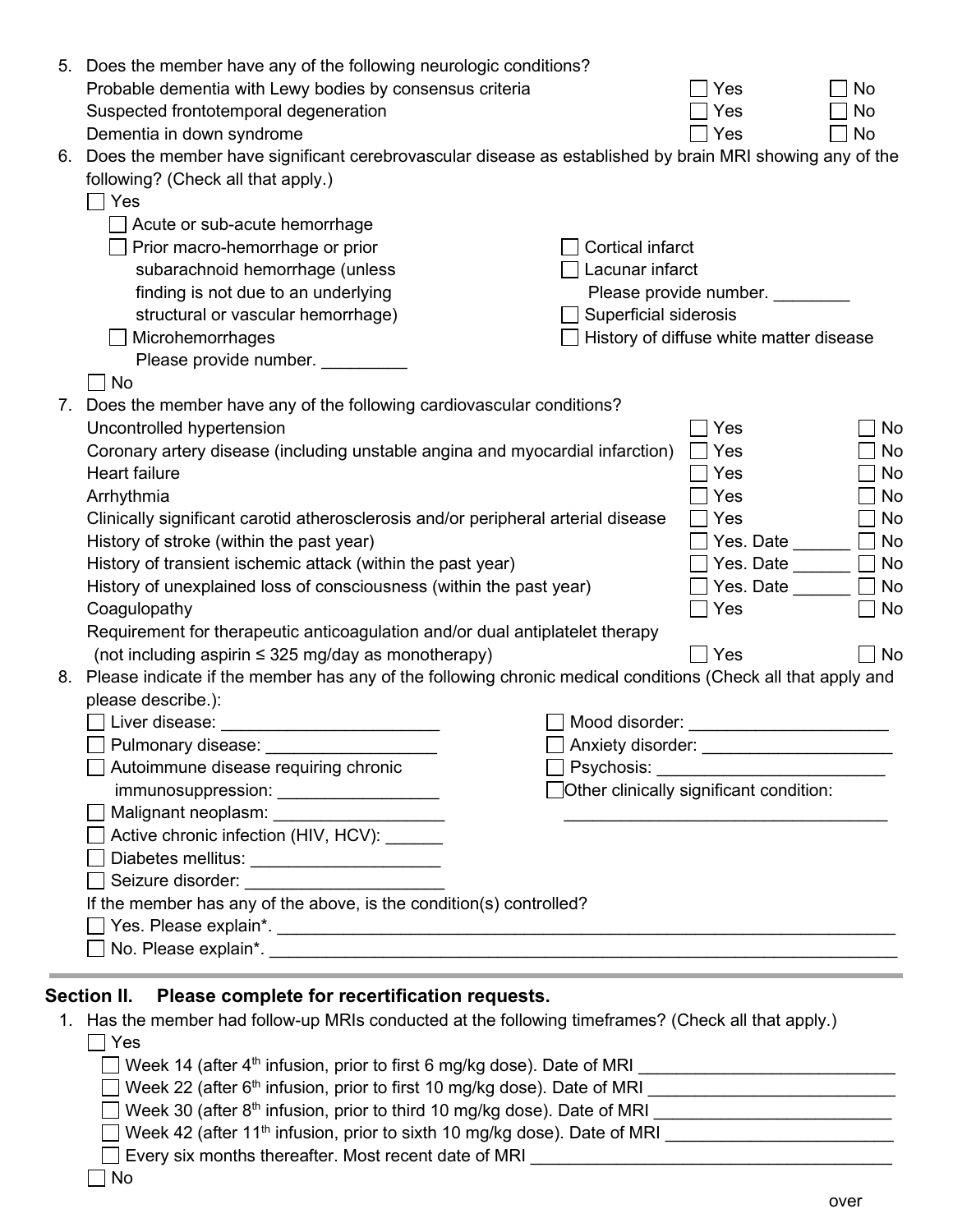| 2. Please provide most recent date administered and score of one of the following tests:                                                                                                                                                                                                                                                                                                                                                                                                                                                                                                                  |                            |
|-----------------------------------------------------------------------------------------------------------------------------------------------------------------------------------------------------------------------------------------------------------------------------------------------------------------------------------------------------------------------------------------------------------------------------------------------------------------------------------------------------------------------------------------------------------------------------------------------------------|----------------------------|
| MMSE Score (please attach a copy of MMSE) ________________                                                                                                                                                                                                                                                                                                                                                                                                                                                                                                                                                | Date _____________________ |
|                                                                                                                                                                                                                                                                                                                                                                                                                                                                                                                                                                                                           |                            |
| For a MMSE score < 24 or MoCA score < 15, was the member's rate of decline slower than expected<br>(< two points/year)?<br>Yes<br>□ No. Please provide clinical rationale for continuing therapy*.  □ No. Please provide clinical rationale for continuing therapy*.                                                                                                                                                                                                                                                                                                                                      |                            |
| 3. Does the member have new incident Amyloid-related imaging abnormalities-hemosiderin deposition (ARIA-<br>H) microhemorrhages?<br>$\Box$ Yes. Please provide the following information below.<br>Please indicate number of new incident microhemorrhage(s).<br>Please describe symptoms: □ Asymptomatic (no clinical symptoms) □ Mild □ Moderate □ Severe<br>Has the member's microhemorrhages been stabilized? $\Box$ Yes $\Box$ No<br>No                                                                                                                                                              |                            |
| 4. Does the member have new incident ARIA-H areas of superficial siderosis?<br>$\Box$ Yes. Please provide the following information below.<br>Please indicate number of new incident areas of superficial siderosis.<br>Please describe symptoms: $\Box$ Asymptomatic (no clinical symptoms) $\Box$ Mild $\Box$ Moderate $\Box$ Severe<br>Has the member's superficial siderosis been stabilized? $\Box$ Yes $\Box$ No<br>No.                                                                                                                                                                             |                            |
| 5. Does the member have Amyloid-related imaging abnormalities-edema (ARIA-E)?<br>$\Box$ Yes. Please provide the following information below.<br>Does the member have new ARIA-E? $\Box$ Yes $\Box$ No<br>Please describe symptoms: $\Box$ Asymptomatic (no clinical symptoms) $\Box$ Mild $\Box$ Moderate $\Box$ Severe<br>What is the severity of ARIA-E on MRI? $\Box$ Mild $\Box$ Moderate $\Box$ Severe<br>Has the member's ARIA-E been stabilized? $\Box$ Yes $\Box$ No<br>No                                                                                                                        |                            |
| 6. Did the member initiate or develop any of the following? (Check all that apply.)<br>Yes<br>Initiation of anticoagulation<br>Development of active immune-mediated/autoimmune conditions (e.g., Crohn's disease, systemic<br>lupus erythematosus, aplastic anemia, myasthenia gravis, meningitis/encephalitis)<br>Initiation of immunomodulatory medications (e.g., cancer immunotherapies, rituximab, azathioprine)<br>Development of other neurologic conditions (e.g., intracerebral bleeds, traumatic brain injury, stroke)<br>If yes, please describe clinical rationale for continued treatment*. |                            |
|                                                                                                                                                                                                                                                                                                                                                                                                                                                                                                                                                                                                           |                            |

No

\* Please attach a letter documenting additional information as applicable.

## **Section III. Please complete for all requests for non-preferred drug products if one or more preferred drug products have been designated for this class of drugs.**

If one or more preferred drug products have been designated for this class of drugs, and if you are requesting PA for a non-preferred drug product, please provide medical necessity for prescribing the non-preferred drug product rather than the preferred drug product.

 $\_$  , and the set of the set of the set of the set of the set of the set of the set of the set of the set of the set of the set of the set of the set of the set of the set of the set of the set of the set of the set of th  $\_$  . The contribution of the contribution of the contribution of the contribution of the contribution of the contribution of the contribution of the contribution of the contribution of the contribution of the contributio